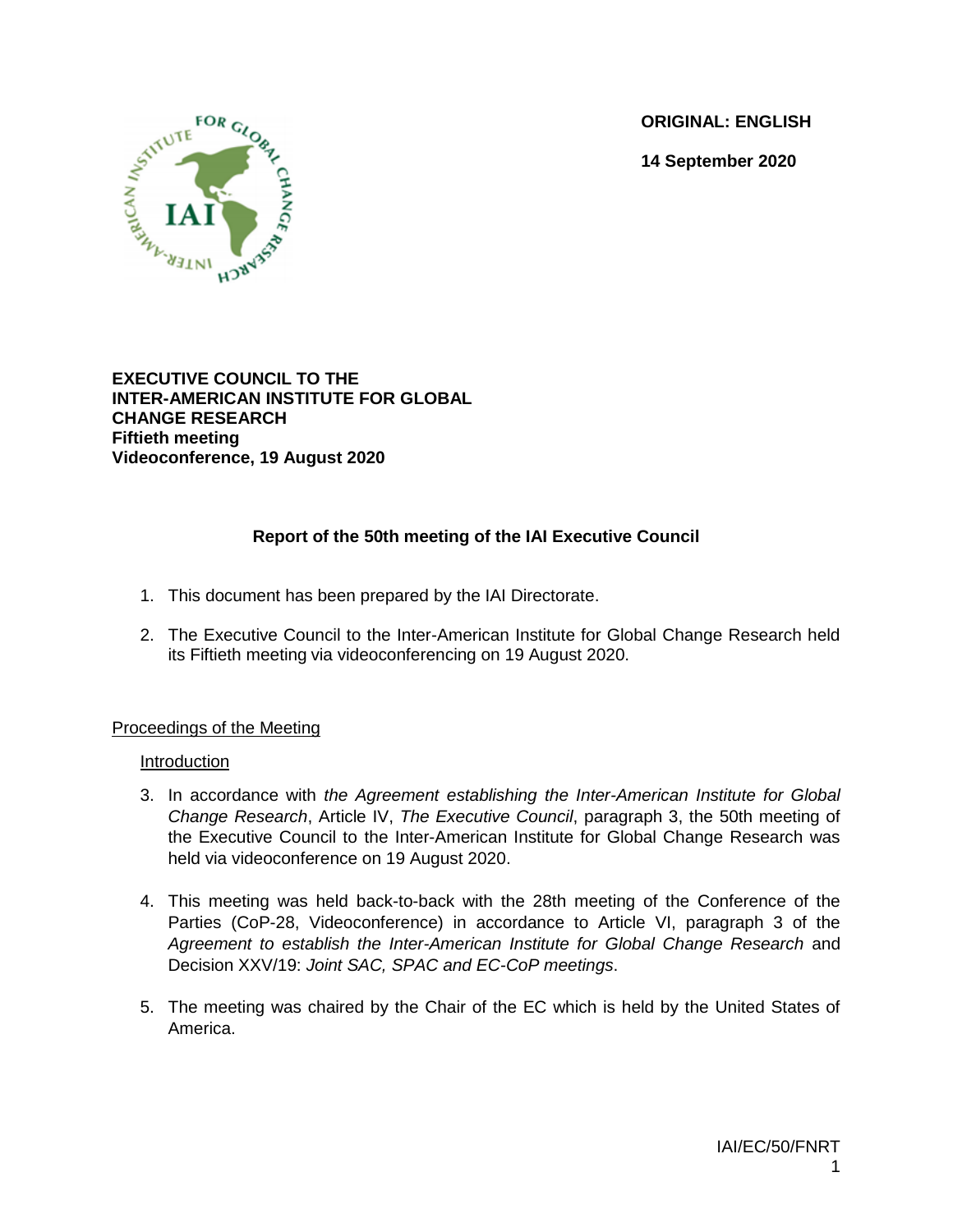- 6. The following Parties to the Agreement with membership in the Executive Council attended the meeting: Canada, Chile, Guatemala, Jamaica, Mexico, Panama, Paraguay, United States of America and Uruguay.
- 7. The list of Parties is provided in the List of participants available at: [http://www.iai.int/en/post/detail/50th-Meeting-of-the-IAI-Executive-Council.](http://www.iai.int/en/post/detail/50th-Meeting-of-the-IAI-Executive-Council)

#### Opening of the meeting

## Welcome by the Executive Council Chair

8. The Chair thanked the new members of the Executive Council for their participation and contributions to the 28th meeting of the Conference of the Parties (CoP-28, Videoconference, 2020). The Chair provided a brief summary of the decisions adopted at CoP-28 (Videoconference, 2020) including the approval of the core budget for 2020- 2021, the preliminary request for 2021-2023, the policy on gender, the updating of the IAI Staff handbook to include a whistleblower mechanism and the need for an annual performance evaluation of the Executive Director.

## Agenda item 1: Approval of the agenda

- 9. The Chair invited members of the Executive Council to approve the agenda.
- 10. The Agenda was approved by consensus.

Agenda items 3, 4 and 5: Review of CoP-28 items for action by the Executive Council and implementation strategies for Recommendations from EC-49 and Decisions from CoP-28; Other decisions arising and Future meetings and venues

- 11. The Chair noted three Decisions adopted at CoP-28 (Videoconference, 2020) which require direct input from the Executive Council. The Decisions are:
	- a. XXVIII/4. *Instructs the Executive Council to exercise Article VI, The Executive Council, paragraph 4(b) of the Agreement establishing the Inter-American Institute for Global Change Research to undertake an annual performance evaluation of the Executive Director and report at each Conference of the Parties*;
	- b. XXVIII/5. *Instructs the IAI Directorate, in collaboration with the Executive Council, to revise the IAI employee handbook to include a whistleblower mechanism for consideration by the 29th meeting of the Conference of the Parties*; and,
	- c. XXVIII/6. *Instructs the IAI Directorate, in collaboration with the Executive Council to develop a policy on gender and IAI projects and activities*.